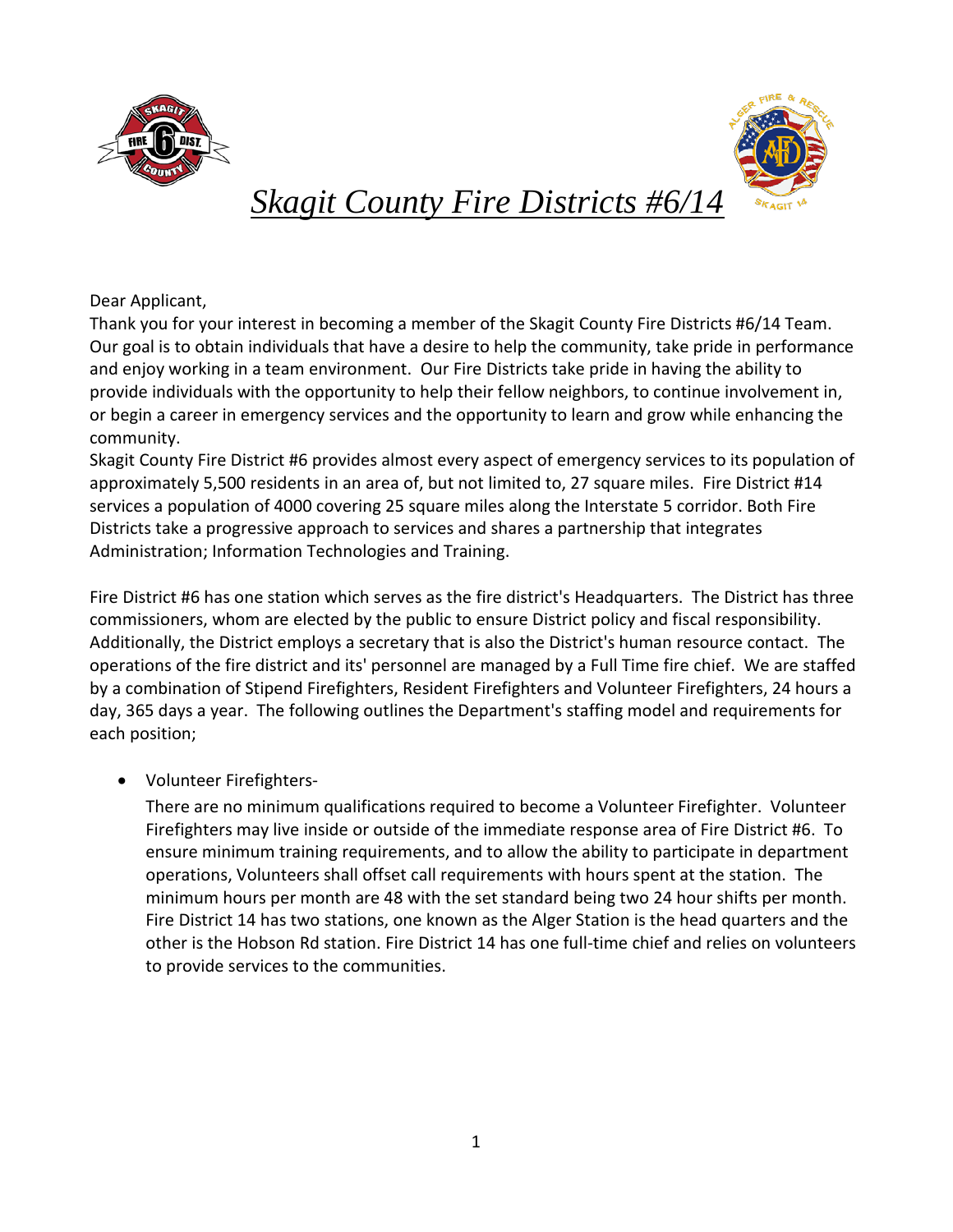



## **SKAGIT COUNTY FIRE PROTECTION DISTRICTS NO. 6/14 PERSONAL HISTORY STATEMENT**

# • **POSITION(S) APPLIED FOR**  $\Box$  Volunteer  $\Box$  Resident  $\Box$  Part-Time **PERSONAL INFORMATION:**

The following information is required of you for verification and contact purposes: (Please print or type.)

#### **NAME:**

| Last                                                                                                                                                                                                       | First |  | Middle         |  |
|------------------------------------------------------------------------------------------------------------------------------------------------------------------------------------------------------------|-------|--|----------------|--|
| <b>OTHER:</b>                                                                                                                                                                                              |       |  |                |  |
| (Including nicknames, maiden names, and previous married names you have used or have been known by.)                                                                                                       |       |  |                |  |
|                                                                                                                                                                                                            |       |  |                |  |
| Number/Street                                                                                                                                                                                              |       |  | City State Zip |  |
|                                                                                                                                                                                                            |       |  |                |  |
|                                                                                                                                                                                                            |       |  |                |  |
| <b>HOURS YOU CAN BE REACHED:</b> (Day) (Night)                                                                                                                                                             |       |  |                |  |
| DATE OF BIRTH: _____ ____ ____ PLACE OF BIRTH: _________________________________<br>Month Day Year                                                                                                         |       |  |                |  |
| District regulations require employees to be U.S. citizens. You must provide such documentation.                                                                                                           |       |  |                |  |
| <b>SOCIAL SECURITY NO.</b> In accordance with the Federal Privacy<br>Act of 1974, disclosure is voluntary. The SSN will be used for identification purposes to ensure that<br>proper records are obtained. |       |  |                |  |
|                                                                                                                                                                                                            |       |  |                |  |
|                                                                                                                                                                                                            |       |  |                |  |
|                                                                                                                                                                                                            |       |  |                |  |
| Number/Street                                                                                                                                                                                              | City  |  | State Zip      |  |
| PRESENT OR LAST FIRE DEPARTMENT YOU WERE WITH:                                                                                                                                                             |       |  |                |  |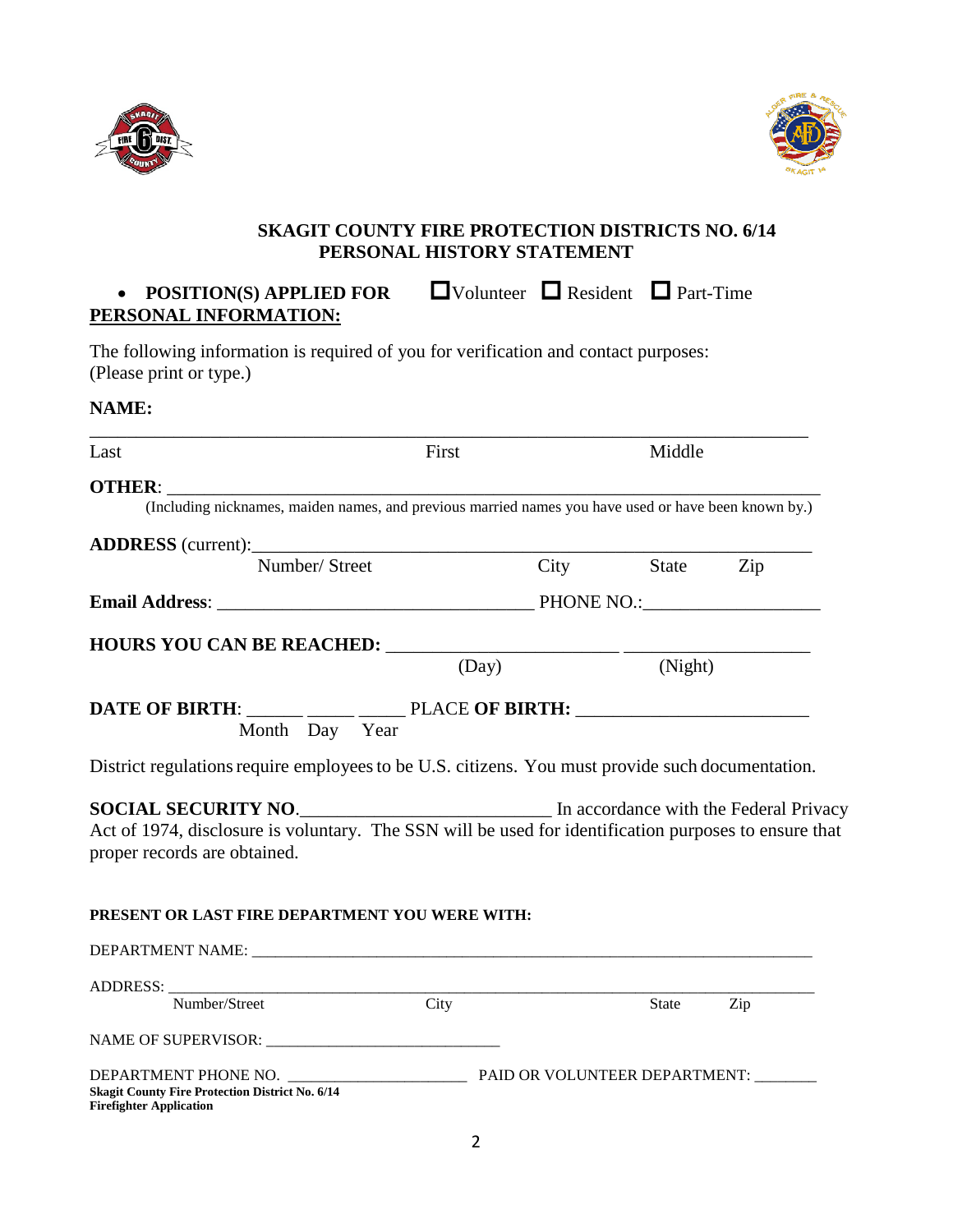#### **EXPERIENCE AND EMPLOYMENT**

Beginning with your most current employment, please list all jobs (including part-time, temporary, and voluntary positions) you have held in the past five years. (For the purposes of this personal history statement, voluntary work would be included as employment.) For identification and verification, indicate the nature of the activity, i.e., full-time, part-time, or voluntary. If you have had intervening periods of military service or unemployment, list those periods in sequence in the spaces provided.

| <b>Dates of Employment</b><br>To<br>From<br>Yr<br>Mo Yr<br>Mo                          | <b>Name/Address/Phone No. of Employer</b>                                | <b>Name of Supervisor</b> |
|----------------------------------------------------------------------------------------|--------------------------------------------------------------------------|---------------------------|
| Full-Time<br>Part-Time<br>Voluntary                                                    | Title or duties (for identification purposes)<br>Name(s) of co-worker(s) |                           |
| Reason for leaving                                                                     |                                                                          |                           |
| <b>Dates of Employment</b><br>From<br>To<br>Yr Mo Yr<br>Mo<br>$\overline{\phantom{a}}$ | <b>Name/Address/Phone No. of Employer</b>                                | <b>Name of Supervisor</b> |
| Full-Time<br>Part-Time<br>Voluntary                                                    | Title or duties (for identification purposes)<br>Name(s) of co-worker(s) |                           |
| Reason for leaving                                                                     |                                                                          |                           |
| <b>Dates of Employment</b><br>To<br>From<br>Yr Mo Yr<br>Mo                             | Name/Address/Phone No. of Employer                                       | <b>Name of Supervisor</b> |
| Full-Time<br>П<br>Part-Time<br>Voluntary                                               |                                                                          |                           |
|                                                                                        | Title or duties (for identification purposes)                            |                           |
|                                                                                        | Names(s) of co-worker(s)                                                 |                           |

Reason for leaving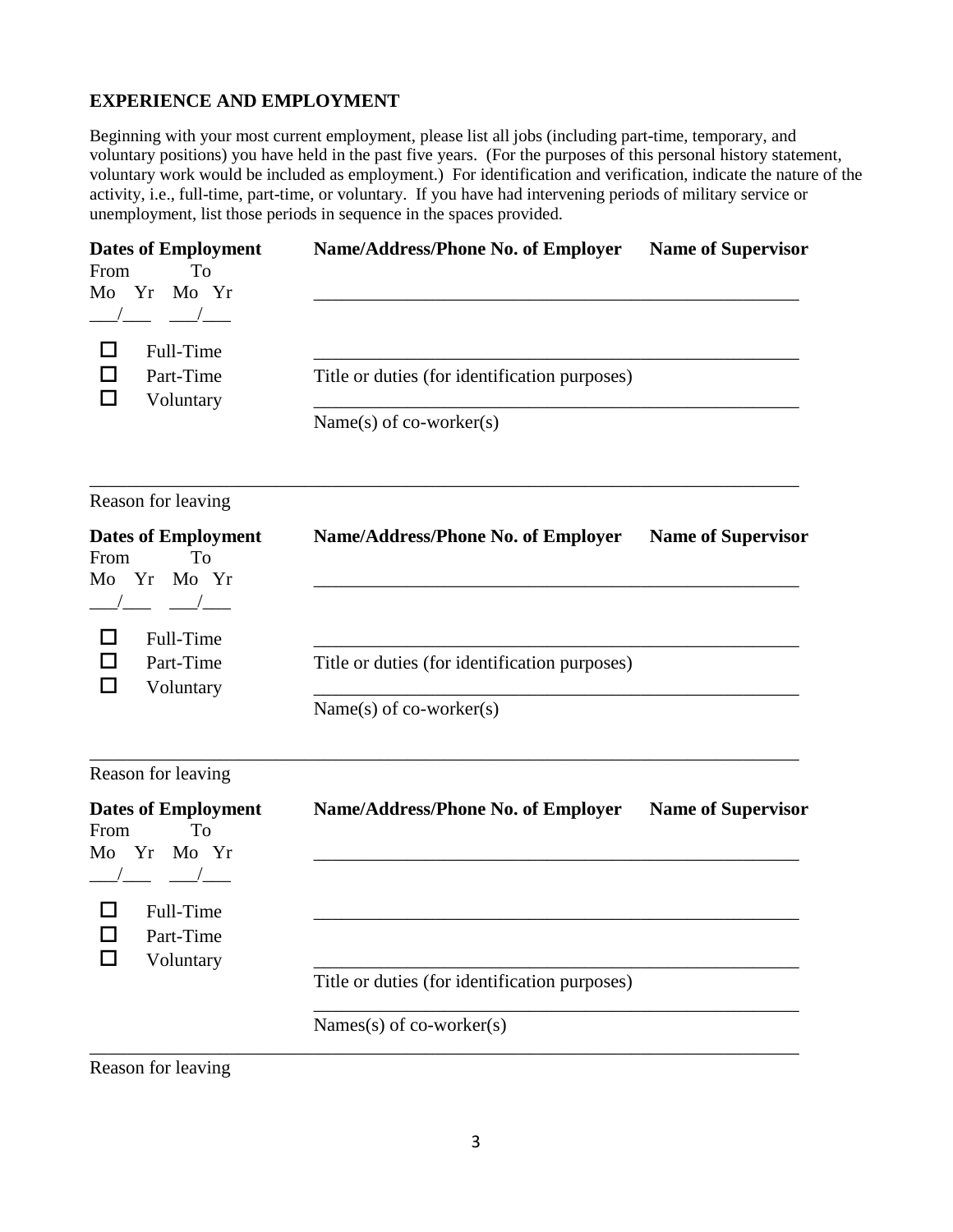Would any problem result if your present employer was contacted during the course of the background investigation?  $\Box$  Yes  $\Box$  No

| If "no", when should such contact be made?                                                                  |
|-------------------------------------------------------------------------------------------------------------|
|                                                                                                             |
| Have you ever filed a claim(s) for workers' compensation? $\Box$ Yes $\Box$ No                              |
| If "yes", please give details (include when, where, circumstances).                                         |
|                                                                                                             |
|                                                                                                             |
| $\square$ No<br>Have you had any extended work absences for reasons other than earned vacations? $\Box$ Yes |
| Have you ever been fired or asked to resign from any place of employment? $\Box$ Yes<br>$\Box$ No           |
| If "yes", please give details (include when, where, circumstances).                                         |
|                                                                                                             |

\_\_\_\_\_\_\_\_\_\_\_\_\_\_\_\_\_\_\_\_\_\_\_\_\_\_\_\_\_\_\_\_\_\_\_\_\_\_\_\_\_\_\_\_\_\_\_\_\_\_\_\_\_\_\_\_\_\_\_\_\_\_\_\_\_\_\_\_\_\_\_\_\_\_\_\_\_\_\_\_\_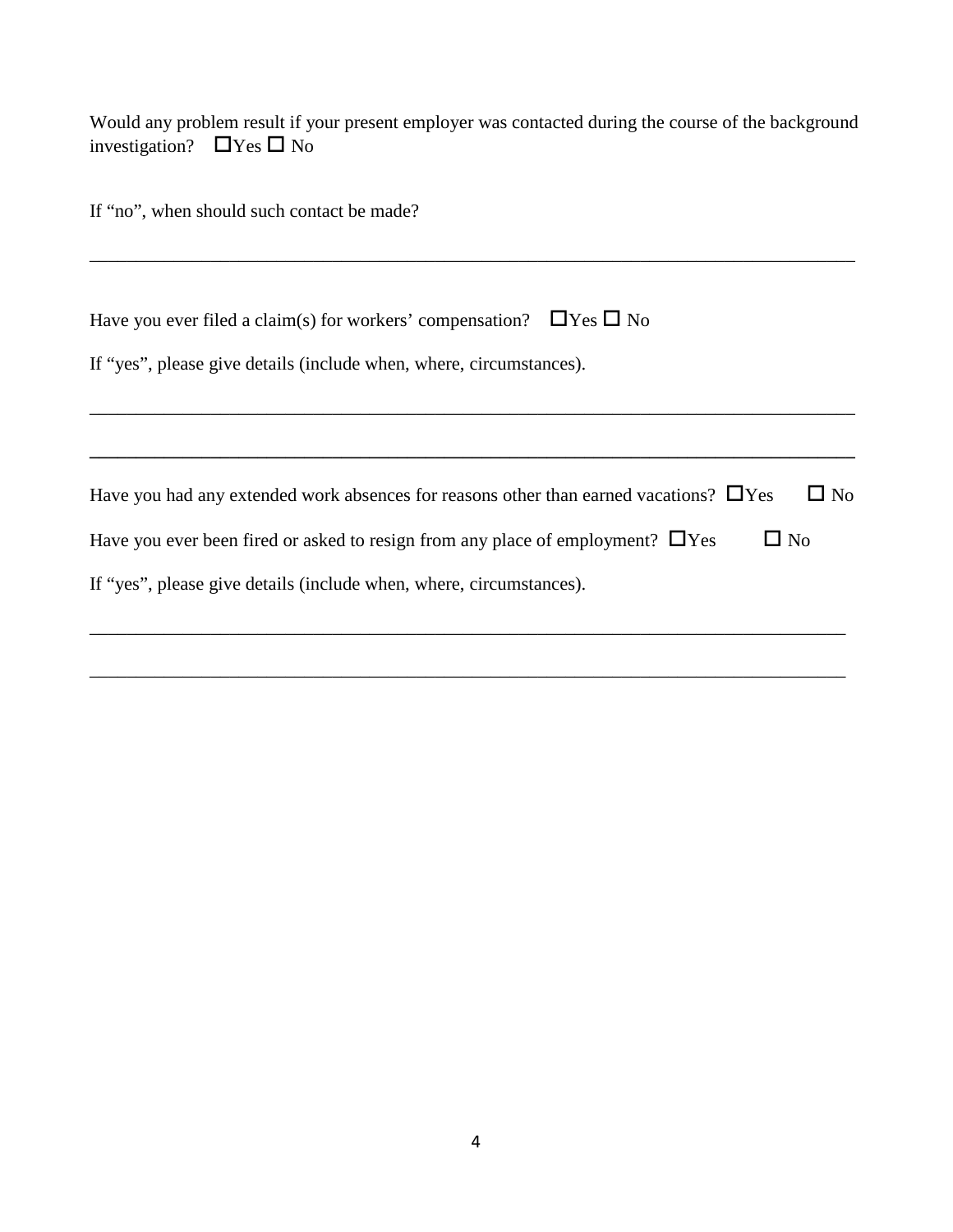### **EDUCATION**

This position requires a high school diploma or the equivalent. Please indicate your current situation with regard to this requirement by checking one of the appropriate boxes.

- $\Box$  I possess a college diploma.
- $\Box$  I have some college.
- $\Box$  I possess a high school diploma.
- $\Box$  I possess the G.E.D. (General Educational Development) test.
- $\Box$  I possess other equivalent. Explain

During the background investigation, persons who have known you in a learning environment may be contacted. A review of your school records will be made. Please fill in the spaces provided below:

| <b>Name of School</b>       | <b>Location of School</b> | <b>Dates Attended</b> |    | <b>School remarks</b>     |
|-----------------------------|---------------------------|-----------------------|----|---------------------------|
|                             | (City and State)          | From                  | To | (Type of degree,<br>etc.) |
| High School:                |                           |                       |    |                           |
| College or University:      |                           |                       |    |                           |
| Trade or Vocational School: |                           |                       |    |                           |

#### **REFERENCES**

In the space below please list as references three to five individuals who have knowledge of you and your qualifications. Please exclude relatives, former employers and friends.

| <b>NAME</b> | <b>MAILING ADDRESS</b> | <b>TELEPHONE</b> |  |
|-------------|------------------------|------------------|--|
|             |                        |                  |  |
| <b>NAME</b> | <b>MAILING ADDRESS</b> | <b>TELEPHONE</b> |  |
|             |                        |                  |  |
| <b>NAME</b> | <b>MAILING ADDRESS</b> | <b>TELEPHONE</b> |  |
|             |                        |                  |  |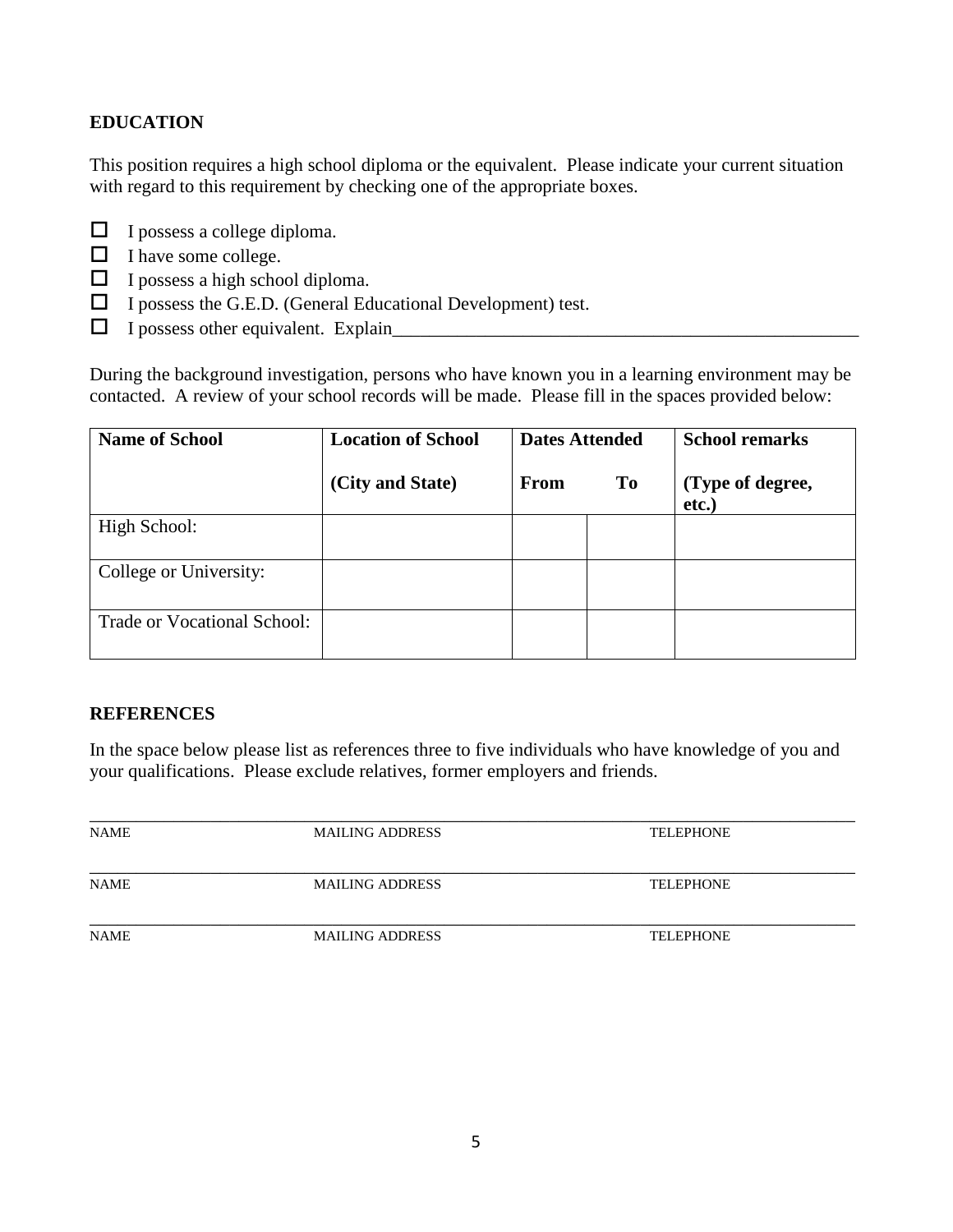#### MOTOR VEHICLE OPERATION

## Operation of a motor vehicle is an integral part of the position of Firefighter. *A Certified copy of your Driver's Abstract must be attached.*

| Washington State Driver's License Number                  |                                                                        |                                                                                   | <b>Expiration Date</b>            |  |
|-----------------------------------------------------------|------------------------------------------------------------------------|-----------------------------------------------------------------------------------|-----------------------------------|--|
| Name under which license was granted                      |                                                                        |                                                                                   |                                   |  |
|                                                           |                                                                        | Please list other states where you have been licensed to operate a motor vehicle. |                                   |  |
| State: $\frac{1}{\sqrt{1-\frac{1}{2}} \cdot \frac{1}{2}}$ |                                                                        | State:                                                                            | State: $\frac{\sqrt{2\pi}}{2\pi}$ |  |
| Name under which                                          | Name under which                                                       | Name under which                                                                  | Name under which                  |  |
| License was granted:                                      |                                                                        | license was granted: license was granted:                                         | license was granted:              |  |
|                                                           | Have you ever been refused a driver's license by any state: $\Box$ Yes |                                                                                   | $\Box$ No                         |  |
|                                                           | If "yes", please explain (include when, where, why).                   |                                                                                   |                                   |  |
|                                                           |                                                                        |                                                                                   |                                   |  |
|                                                           |                                                                        |                                                                                   |                                   |  |
|                                                           |                                                                        |                                                                                   |                                   |  |

#### SPECIAL QUALIFICATIONS AND SKILLS

List any special licenses you hold (such as pilot, radio operator, scuba, etc.), showing licensing authority, original date of issue, and date of expiration.

\_\_\_\_\_\_\_\_\_\_\_\_\_\_\_\_\_\_\_\_\_\_\_\_\_\_\_\_\_\_\_\_\_\_\_\_\_\_\_\_\_\_\_\_\_\_\_\_\_\_\_\_\_\_\_\_\_\_\_\_\_\_\_\_\_\_\_\_\_\_\_\_\_\_\_\_\_\_\_

\_\_\_\_\_\_\_\_\_\_\_\_\_\_\_\_\_\_\_\_\_\_\_\_\_\_\_\_\_\_\_\_\_\_\_\_\_\_\_\_\_\_\_\_\_\_\_\_\_\_\_\_\_\_\_\_\_\_\_\_\_\_\_\_\_\_\_\_\_\_\_\_\_\_\_\_\_\_\_\_\_\_\_\_\_\_\_\_\_\_\_\_\_\_\_\_\_\_\_\_\_\_\_\_\_\_

I hereby certify that all statements made in this personal history statement are true and complete, and I understand that any misstatements or omissions of material facts will subject me to disqualification or dismissal.

\_\_\_\_\_\_\_\_\_\_\_\_\_\_\_\_\_\_\_\_\_\_\_\_\_\_/\_\_\_\_\_\_\_\_\_\_\_\_\_\_\_\_\_\_\_\_\_\_\_\_\_\_\_\_\_\_\_\_\_\_\_\_\_\_/\_\_\_\_\_\_\_\_\_\_\_\_\_\_\_\_ Print Name Signature in full Date Completed